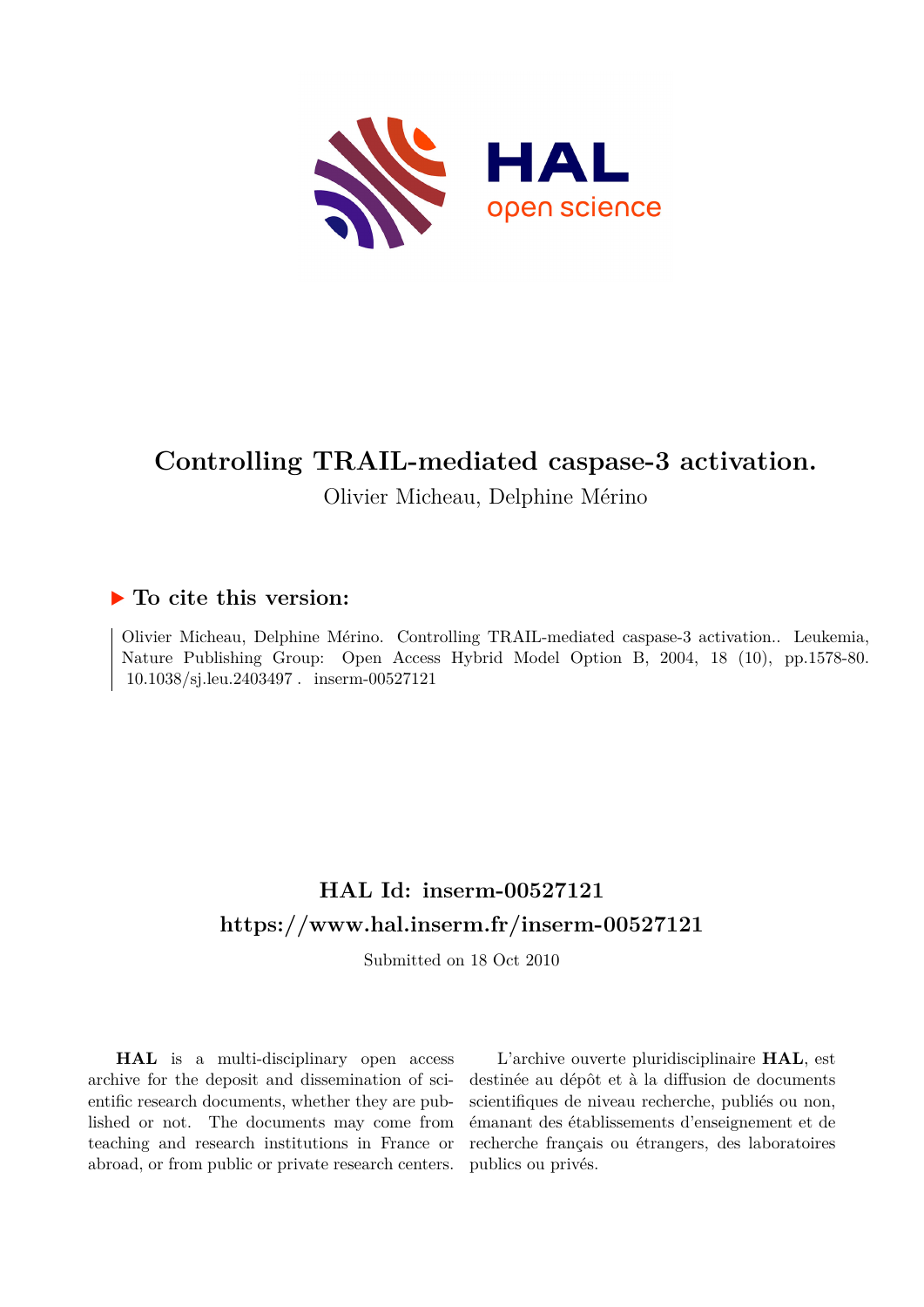#### **Commentary**

Controlling TRAIL-mediated caspase-3 activation :

D. Mérino<sup>#</sup> and O. Micheau<sup>#</sup>

#U517 INSERM, Faculté de Médecine et de Pharmacie, 7 Bd Jeanne d"Arc, 21000 Dijon, France.

#### **Introduction :**

This commentary is addressed at the paper by Dr Jie and his co-workers in the current issue of *Leukemia* ("Differential involvement of Bax and Bak in TRAIL-mediated apoptosis of leukemic T cells"). In this paper, the authors show the preferential use of Bax over Bak for the induction of mitochondrial apoptotic events in leukemic cell exposed to TRAIL<sup>1</sup>. These findings are consistent with previous studies involving Bax in TRAIL-mediated apoptosis in the colon carcinoma cell line HCT116  $2-4$ . The redundant function of Bak and Bax was initially demonstrated in lymphocytes subjected to various apoptotic stimuli<sup>5-8</sup>. Hence, simultaneous Bax and Bak gene inactivation results in a profound effect on the control of lymphocyte survival upon growth factor or glucose deprivation <sup>9</sup>. Whereas, Bak inactivation, alone, appears to have no effect, Bax inactivation, however, slightly affected lymphocyte survival<sup>9</sup>. These data could therefore suggest that Bax and Bak may not be so redundant after all. Accordingly, the use of Jurkat clones deficient for both Bak and Bax by Jie and collaborators, revealed that Bax and Bak could exhibit differential functions, at least in the studied cell type system, as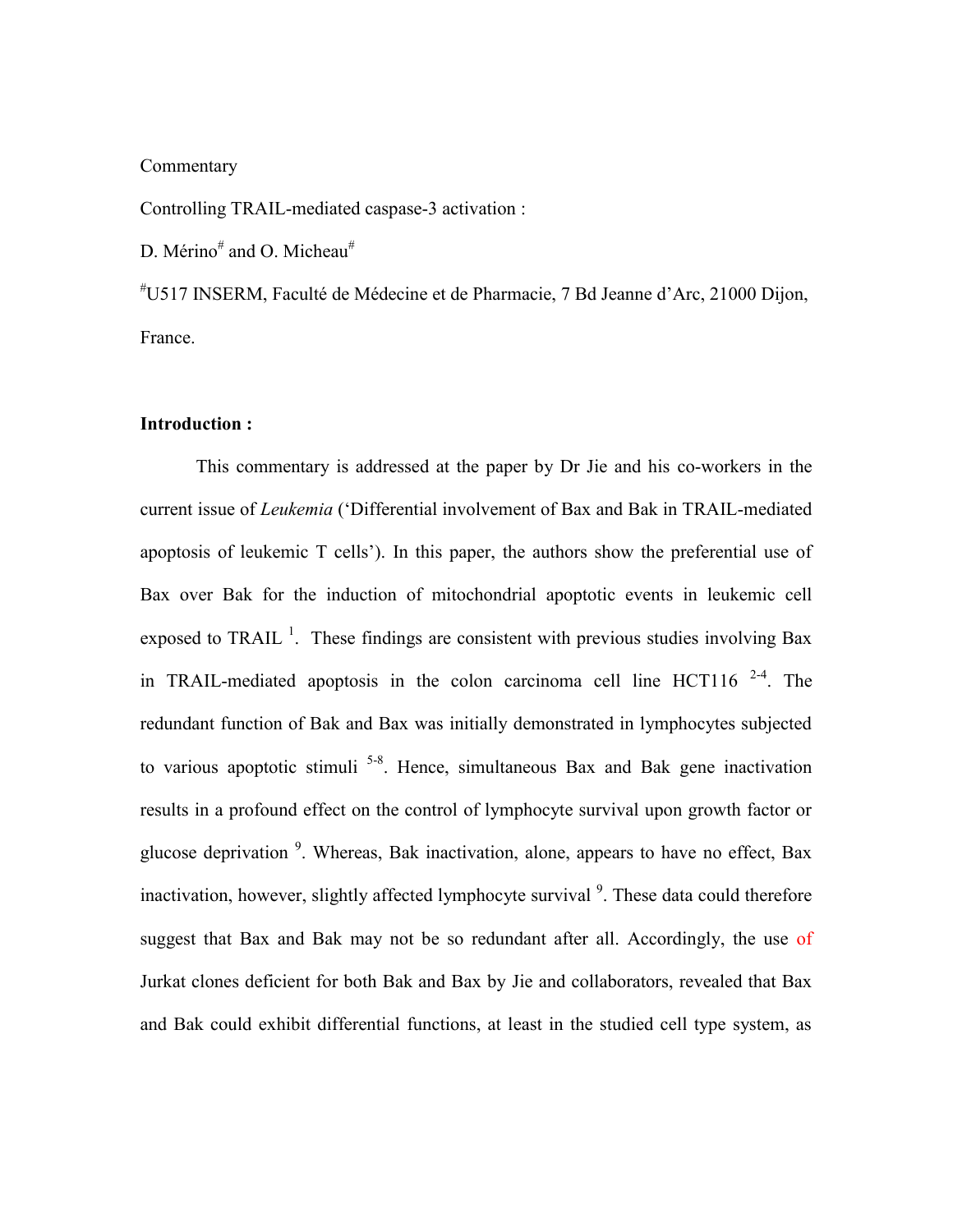only Bax re-expression could restore caspase-3 processing and sensitization to TRAILinduced cell death  $\frac{1}{1}$ .

Loss of function mutations of Bax are often found both in colon carcinomas <sup>10</sup> and in leukemias 11,12. Therefore, since both death domain containing receptors and chemotherapeutic agents may require Bax for the triggering of the apoptotic process  $2,13$ , this information may be important for future cancer therapeutic approaches using TRAIL or TRAIL receptor agonists either alone or in combination with chemotherapeutic agents.

#### **Regulating caspase activation**

Like other death domain containing receptors, agonistic TRAIL receptors share common apoptotic signalling components with antitumor drugs such as caspases  $14,15$ . Cell death triggered by TRAIL proceeds either directly from the DISC (Death-Inducing Signalling Complex) formed upon TRAIL binding to its cognate agonistic receptors (TRAIL-R1 or TRAIL-R2), or indirectly via an amplification loop involving the mitochondria <sup>16</sup>. Both pathways, ultimately lead to the activation of caspase-3, the main caspase responsible for the execution of apoptosis. To date, caspases form a large family of cystein proteases of 13 members which function can be subdivided into two main subsets as initiator caspases or executioner caspases (recent review  $17$ ). Comprehension of caspase activation has dramatically changed during the last months. It was previously assumed that executioner caspases, such as caspase-3, -6 or  $-7$ , were activated by proteolytic cleavage by initiator caspases such as caspase-2, -8, -9 or  $-10^{-18}$ , releasing active dimer fragments capable in turn to process various substrates as the PARP (Poly-ADP-Ribose-Polymerase). While executioner caspases are dimeric, initiator caspases are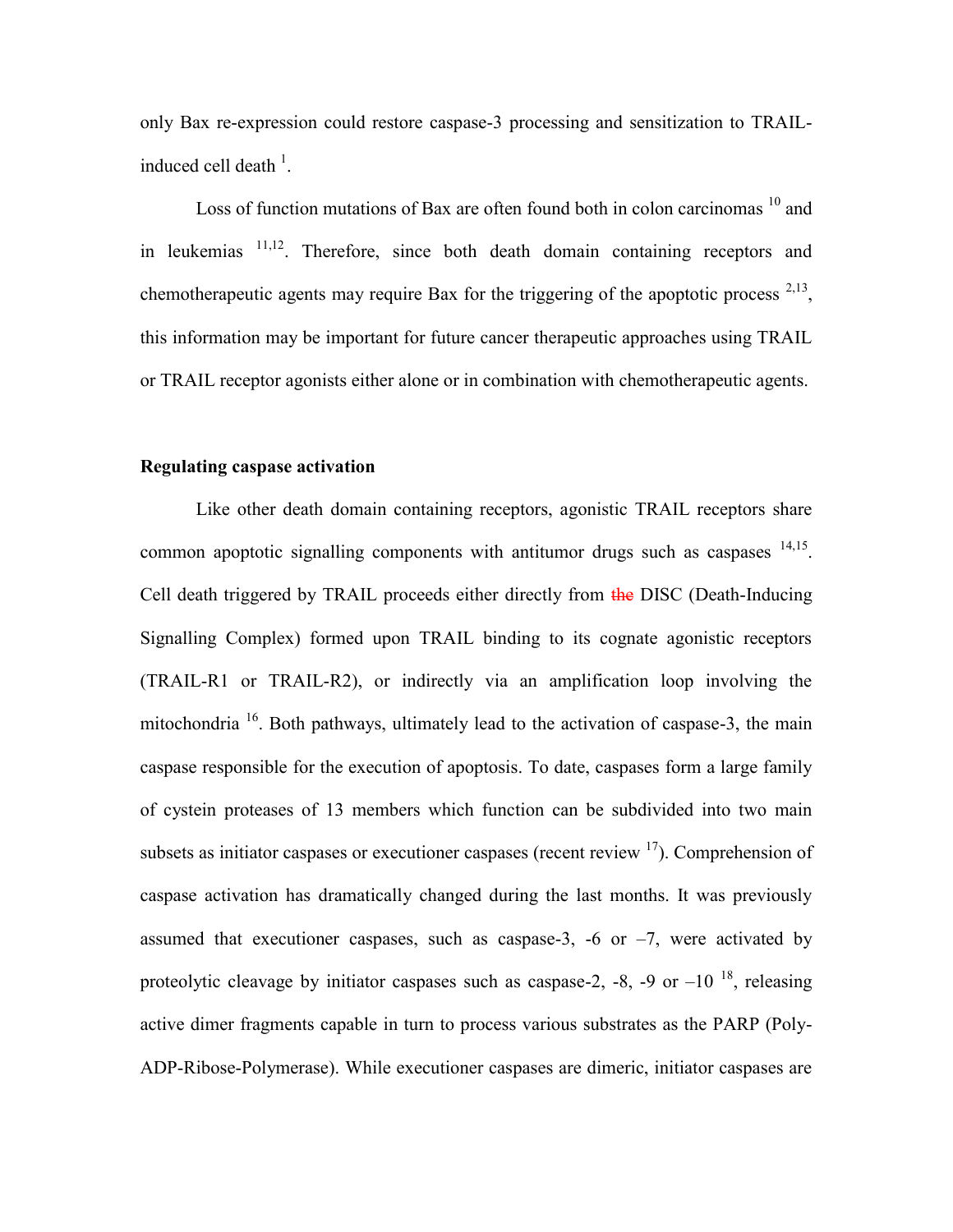monomeric, and until recently, their activation was thought to occur upon assembly into large protein plateforms, such as  $\frac{1}{2}$  and DISC. This assembly was thought to trigger proteolytic activation by "close proximity"<sup>19</sup>. However, it has been shown recently that dimerization alone was sufficient to induce initiator caspase activation  $20-22$ . These informations have important consequences for the interpretation of experimental results relating to caspase activation, as it implies that procaspase cleavage is not an absolute requirement for caspase activation. Caspase activities have also been shown to be involved in various apoptotic-independent cellular signalling pathways, like inflammation or differentiation  $23-25$ . Last but not least, caspase substrate specificity may also significantly be influenced depending on how caspases are activated. We have shown recently that caspase-8 activation and substrate specificity could be altered by  $cFLIP$ , a caspase-8 inhibitor, at the level of  $t$ he DISC, restricting its activity to a limited subset of proteins located at a close proximity  $2<sup>1</sup>$ .

#### **Post-mitochondrial control of caspase activation**

Mitochondria are believed to play a major role in apoptosis, and mitochondrial permeability transition is observed in a large number of apoptotic events  $26$ . Death receptor-induced mitochondrial activation is mainly triggered in a caspase-8 dependent manner via clivage of Bid  $^{27}$ , which in turn induces Bax translocation from the cytosol to the mitochondria  $^{28}$ . Bax translocation is believed to be crucial for cytochrome c release from the mitochondrial intermembrane space  $29$ . The mechanisms involving proapoptogenic factor release from the mitochondria are still unclear and controversial.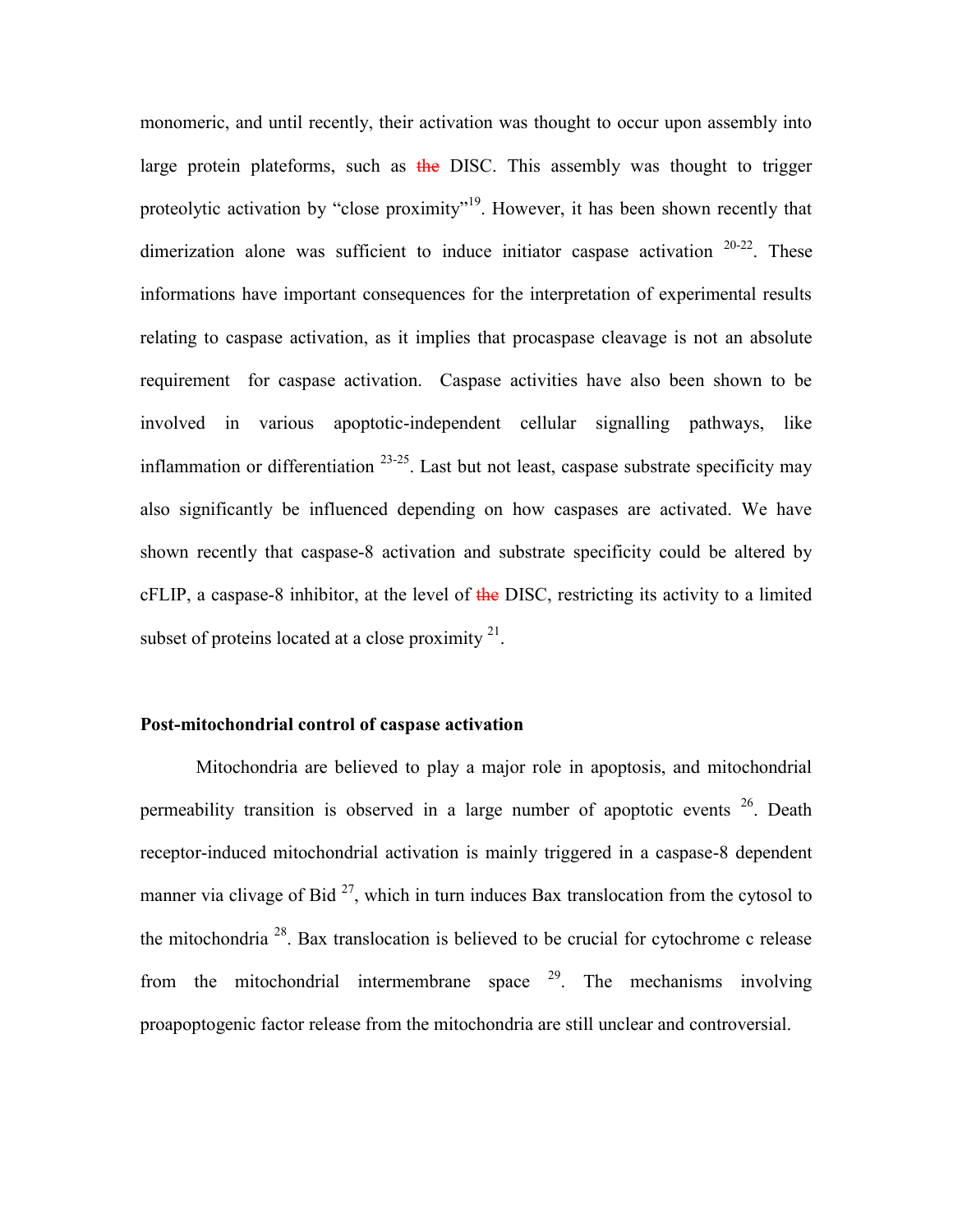Both Bak and Bax have been shown to trigger the release of apoptogenic factors from the mitochondria, and to play important regulatory functions upon TRAIL-induced caspase activation  $30$ . Bax-induced mitochondrial potential reduction is thought to be dependent on its holigomerization conformation state controlled by its subcellular localization and co-activation by cleaved Bid  $31$ . In line with these comments is the observation made by Jie and collaborators in this issue of *Leukemia*, which demonstrate that full p20 caspase-3 fragment processing is required for TRAIL-mediated apoptosis execution in a Bax-dependent fashion  $1$ . Therefore, how can caspase-3 activation be inhibited at the p20 level ? Several inhibitors of apoptosis proteins, such as IAPs, have been shown to bind to and inhibit caspases downstream mitochondria. Amongst these IAPs, XIAP inhibits caspase-3 via its BIR2 domain <sup>32</sup>. IAPs, though, are counteracted by other proteins such as Smac/DIABLO, Omi/HtrA2 or GSPT1/eRF3 in mammals <sup>33-36</sup>. These proapoptogenic factors, also released from the mitochondria, facilitate cytochrome c-mediated activation of caspase-9 and –3 in the cytosol. They share a conserved Nterminal IAP-binding motif necessary and sufficient to relieve IAP"s inhibition. However, caspase-3 p20 processing inhibition, in the clonal Bak-/-; Bax-/- Jurkat cell lines described in Jie"s study, upon TRAIL stimulation, seems to be independent of XIAP, as the use of Smac agonistic peptides did not relieve caspase-3 inhibition (not shown)<sup>1</sup>. In addition, exogenous cytochrome c enabled caspase-3 activation  $(mot - shown)^{-1}$ . Accordingly, Smac-induced cytochrome c release has been shown to be independent of Bax in human carcinoma cells  $37$ , therefore the data provided by Jie and collaborators suggest that other inhibitory mechanisms may be involved. Other IAP members, known to display E3 ubiquitin-ligase activity, due to their RING domain  $38$ , could regulate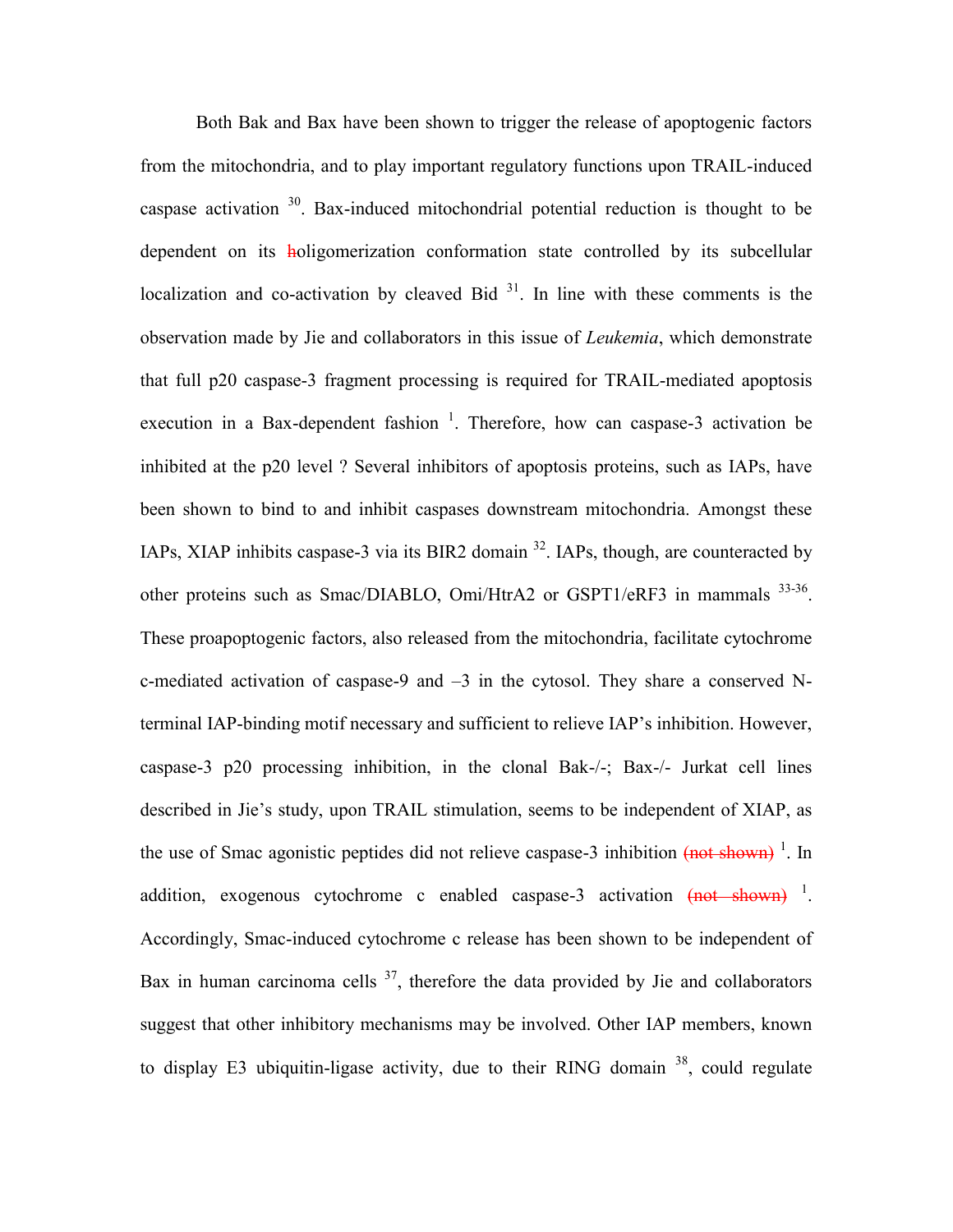caspase-3 processing and activation. Indeed c-IAP-1 or c-IAP-2 could contribute to this process, since their E3 ligase activity has been shown to be unaffected by binding to Smac/Diablo, at the contrary of contrary to XIAP  $^{39}$ . In addition, caspase-3 p12 and p17 subunit half-lives have been shown to be regulated by ubiquitination-mediated proteasome-induced degradation  $40$ . Thus, the ubiquitin proteasome pathway could play a central role in the regulation of TRAIL-induced cell death  $41,42$ , and in particular in this clonogenic system described by Jie and collaborator.

Therefore, given the importance of Bax in TRAIL-induced apoptosis in certain cell types, and in particular in leukemias, understanding how caspase-3 activation is  $tuned^{43}$  should prove useful. Thus, as Bax expression/function can be altered in many tumors, it becomes clear that treatment that would permit to bypass Bax-deficiency will be welcomed. Interestingly, caspase-3 has been shown to be activated by thapsigargin, in Bax-deficient cell lines<sup>44</sup>. Thapsigargin is a sequiterpene lactone, known to alter  $Ca^{2+}$ homeostasis by inhibiting endoplasmic reticulum  $Ca^{2+}$  ATPases. Indeed, Bax and Bak, have been shown to directly modulate endocytoplasmic reticulum  $Ca^{2+}$  stores <sup>45</sup>, boosting the release of cytochrome c from mitochondria  $46$ , suggesting that mitochondria and endoplasmic reticulum may well be the gatekeepers of apoptosis control  $47$ . Future experiments may thus shed light on the molecular mechanisms involved and provide new therapeutic approaches to circumvent Bax deficiencies.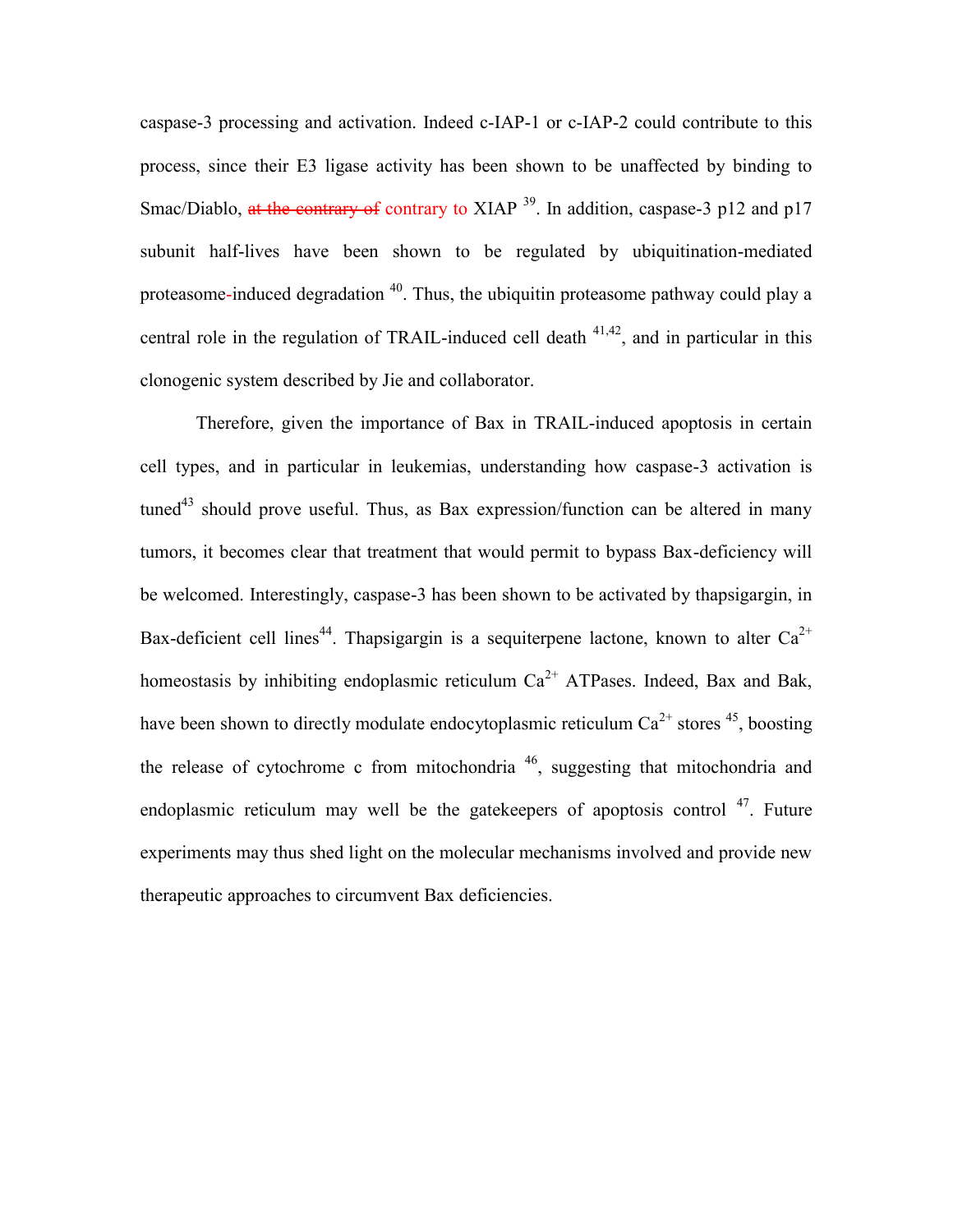Correspondence : O Micheau, U517 INSERM, Faculté de Médecine et de Pharmacie, 7 Bd Jeanne d"Arc, 21000 Dijon, France; Tel: + 33 3 80 39 34 68 Fax: 33 3 80 39 34 34; E-mail: [omicheau@u-bourgogne.fr](mailto:omicheau@u-bourgogne.fr)

**Acknowledgements**: We are grateful to Eric Solary and Sophie Launay for helpful advices and valuable discussions.

**Keywords** : Apoptosis, Caspase, Proteasome, Bax, TRAIL

### **Refrences** :

- 1 Jie H, Godstein LA, Gastman BR, Rabinovitz A, Wang GQ, Fang B, Rabinowich H. Differential involvement of Bax and Bak in TRAIL-mediated apoptosis of leukemic T cells. *Leukemia* 2004.
- 2 LeBlanc H, Lawrence D, Varfolomeev E, Totpal K, Morlan J, Schow P, Fong S, Schwall R, Sinicropi D, Ashkenazi A. Tumor-cell resistance to death receptor- induced apoptosis through mutational inactivation of the proapoptotic Bcl-2 homolog Bax. *Nat Med* 2002; **8:** 274-281.
- 3 Deng Y, Lin Y, Wu X. TRAIL-induced apoptosis requires Bax-dependent mitochondrial release of Smac/DIABLO. *Genes Dev* 2002; **16:** 33-45.
- 4 Kim M, Park SY, Pai HS, Kim TH, Billiar TR, Seol DW. Hypoxia Inhibits Tumor Necrosis Factor-Related Apoptosis-Inducing Ligand-Induced Apoptosis by Blocking Bax Translocation. *Cancer Res* 2004; **64:** 4078-4081.
- 5 Lindsten T, Ross AJ, King A, Zong WX, Rathmell JC, Shiels HA, Ulrich E, Waymire KG, Mahar P, Frauwirth K, Chen Y, Wei M, Eng VM, Adelman DM,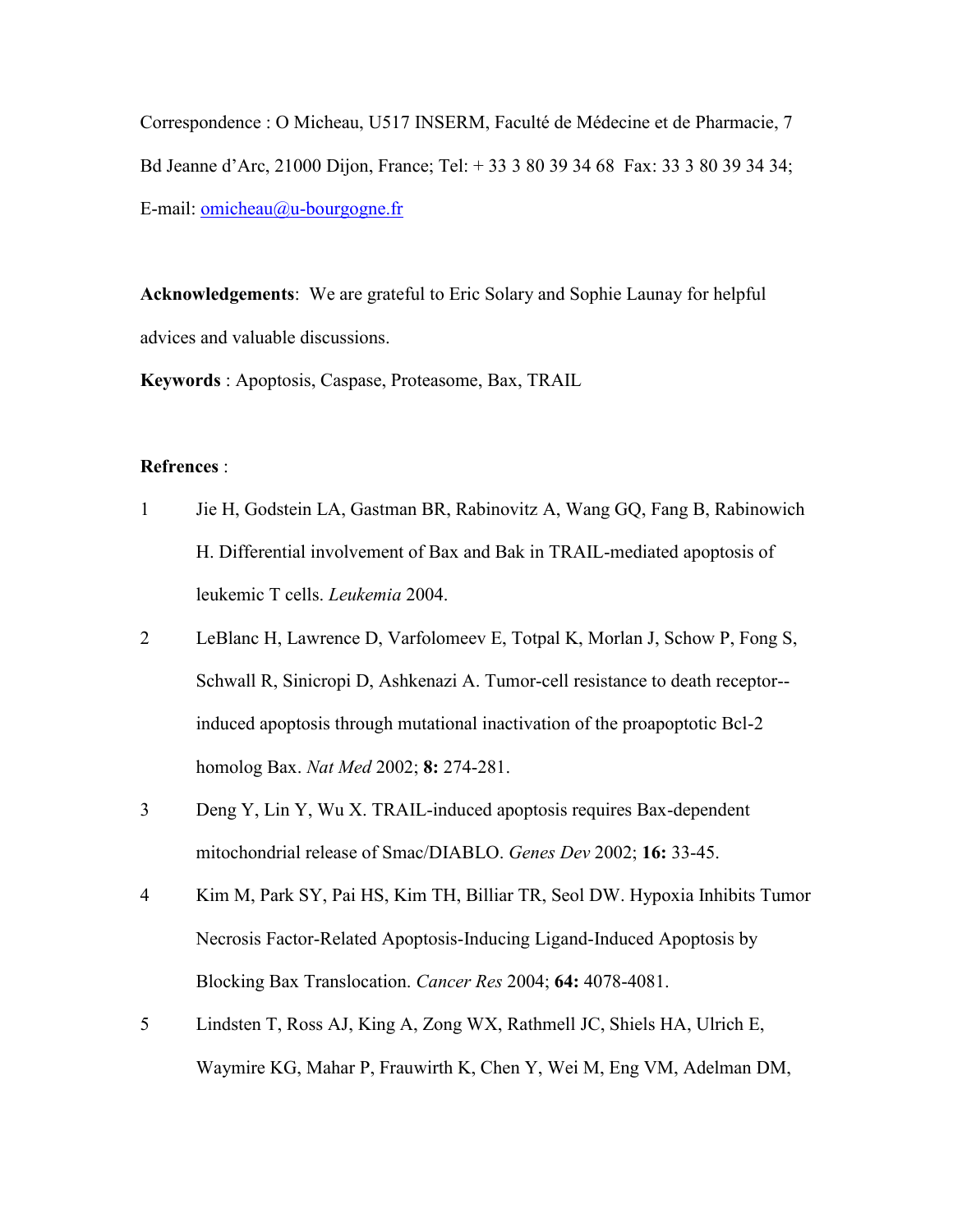Simon MC, Ma A, Golden JA, Evan G, Korsmeyer SJ, MacGregor GR,

Thompson CB. The combined functions of proapoptotic Bcl-2 family members bak and bax are essential for normal development of multiple tissues. *Mol Cell* 2000; **6:** 1389-1399.

- 6 Zong WX, Lindsten T, Ross AJ, MacGregor GR, Thompson CB. BH3-only proteins that bind pro-survival Bcl-2 family members fail to induce apoptosis in the absence of Bax and Bak. *Genes Dev* 2001; **15:** 1481-1486.
- 7 Plas DR, Rathmell JC, Thompson CB. Homeostatic control of lymphocyte survival: potential origins and implications. *Nat Immunol* 2002; **3:** 515-521.
- 8 Degenhardt K, Sundararajan R, Lindsten T, Thompson C, White E. Bax and Bak independently promote cytochrome C release from mitochondria. *J Biol Chem* 2002; **277:** 14127-14134.
- 9 Knudson CM, Tung KS, Tourtellotte WG, Brown GA, Korsmeyer SJ. Baxdeficient mice with lymphoid hyperplasia and male germ cell death. *Science* 1995; **270:** 96-99.
- 10 Rampino N, Yamamoto H, Ionov Y, Li Y, Sawai H, Reed JC, Perucho M. Somatic frameshift mutations in the BAX gene in colon cancers of the microsatellite mutator phenotype. *Science* 1997; **275:** 967-969.
- 11 Brimmell M, Mendiola R, Mangion J, Packham G. BAX frameshift mutations in cell lines derived from human haemopoietic malignancies are associated with resistance to apoptosis and microsatellite instability. *Oncogene* 1998; **16:** 1803- 1812.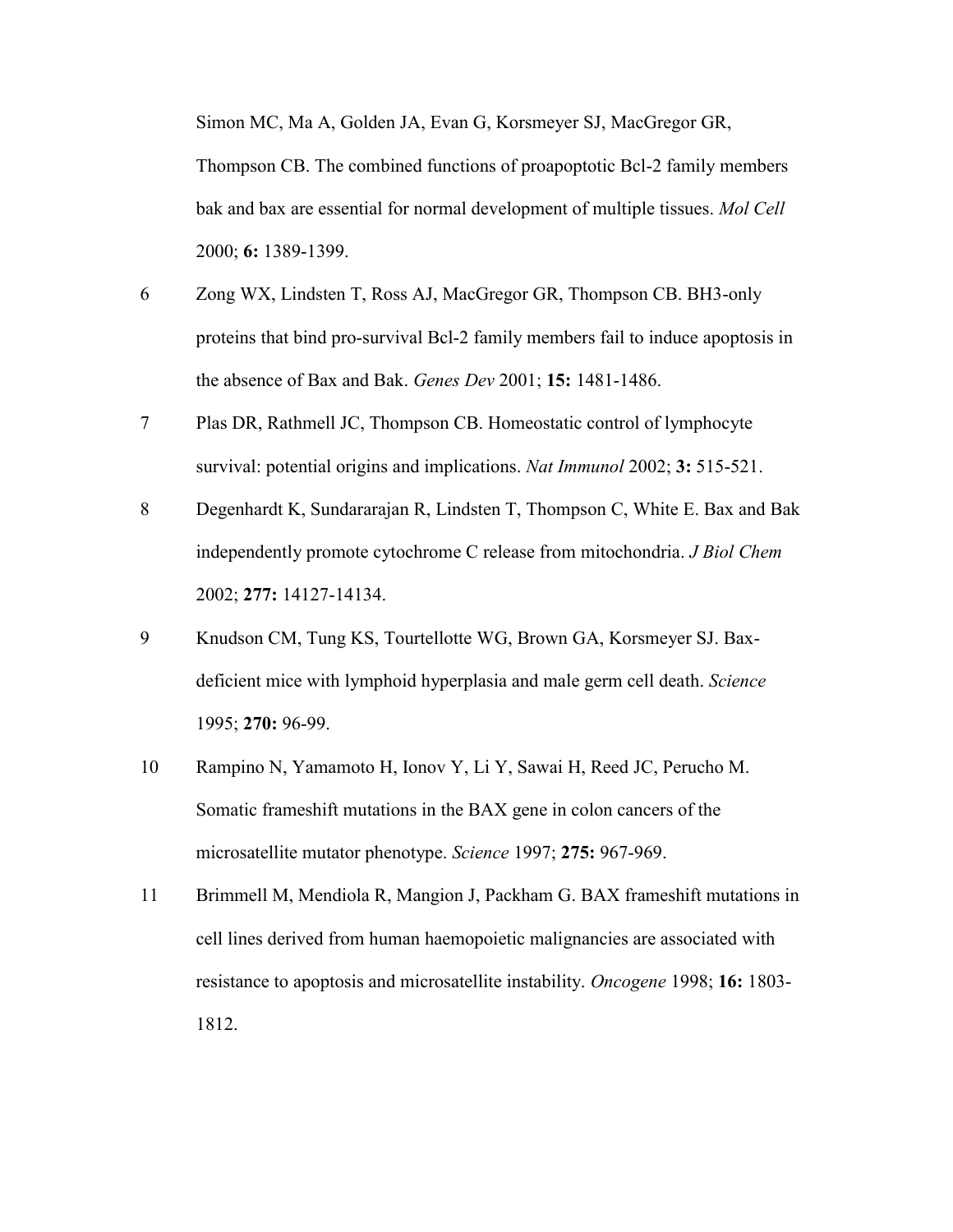- 12 Meijerink JP, Mensink EJ, Wang K, Sedlak TW, Sloetjes AW, de Witte T, Waksman G, Korsmeyer SJ. Hematopoietic malignancies demonstrate loss-offunction mutations of BAX. *Blood* 1998; **91:** 2991-2997.
- 13 Naumann U, Weller M. Retroviral BAX gene transfer fails to sensitize malignant glioma cells to CD95L-induced apoptosis and cancer chemotherapy. *Int J Cancer* 1998; **77:** 645-648.
- 14 de Vries EG, Timmer T, Mulder NH, van Geelen CM, van der Graaf WT, Spierings DC, de Hooge MN, Gietema JA, de Jong S. Modulation of death receptor pathways in oncology. *Drugs Today (Barc)* 2003; **39 Suppl C:** 95-109.
- 15 Creagh EM, Conroy H, Martin SJ. Caspase-activation pathways in apoptosis and immunity. *Immunol Rev* 2003; **193:** 10-21.
- 16 Thorburn A. Death receptor-induced cell killing. *Cell Signal* 2004; **16:** 139-144.
- 17 Martinon F, Tschopp J. Inflammatory caspases: linking an intracellular innate immune system to autoinflammatory diseases. *Cell* 2004; **117:** 561-574.
- 18 Nicholson DW. Caspase structure, proteolytic substrates, and function during apoptotic cell death. *Cell Death Differ* 1999; **6:** 1028-1042.
- 19 Salvesen GS, Dixit VM. Caspase activation: the induced-proximity model. *Proc Natl Acad Sci U S A* 1999; **96:** 10964-10967.
- 20 Boatright KM, Renatus M, Scott FL, Sperandio S, Shin H, Pedersen IM, Ricci JE, Edris WA, Sutherlin DP, Green DR, Salvesen GS. A unified model for apical caspase activation. *Mol Cell* 2003; **11:** 529-541.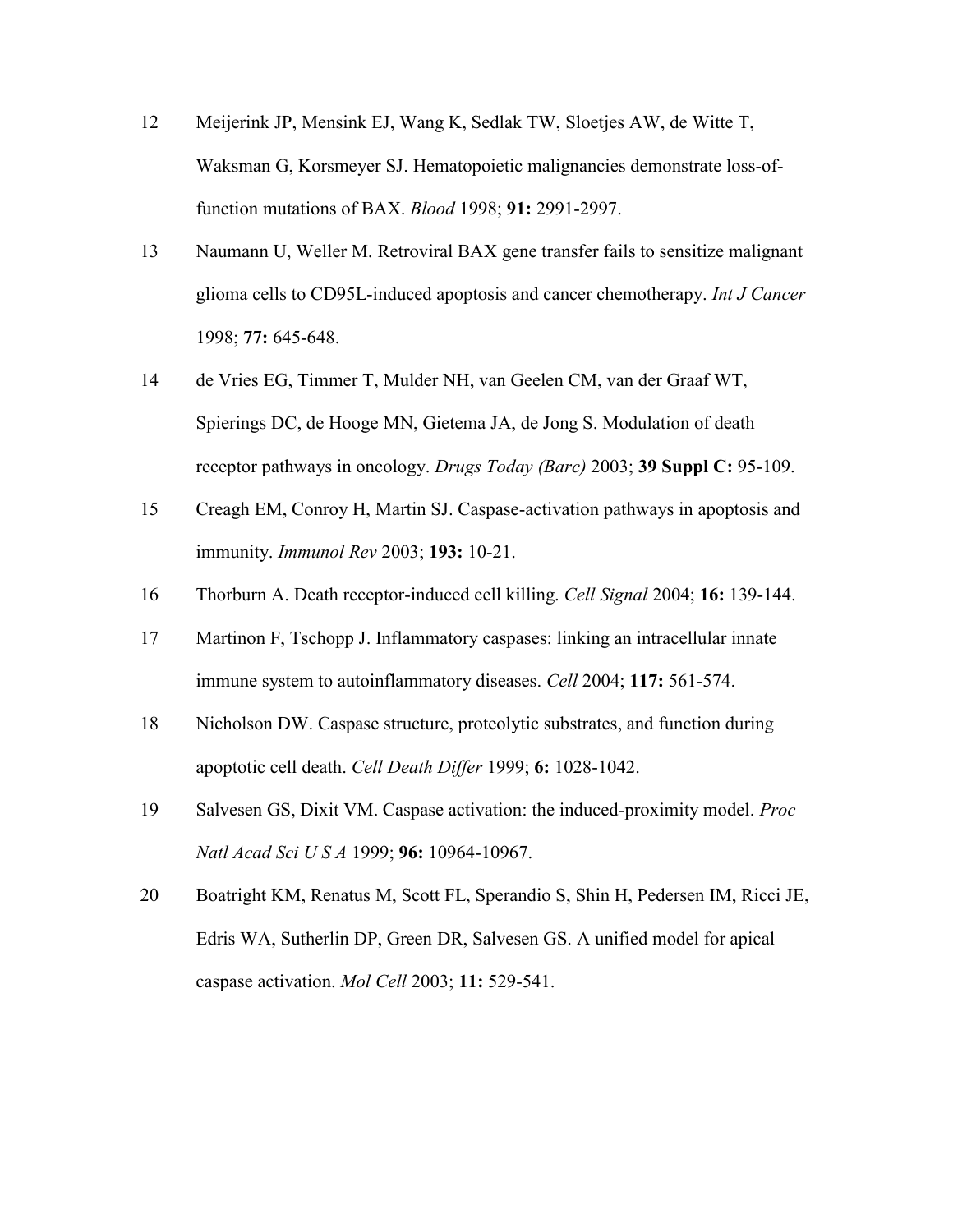- 21 Micheau O, Thome M, Schneider P, Holler N, Tschopp J, Nicholson DW, Briand C, Grutter MG. The long form of FLIP is an activator of caspase-8 at the Fas death-inducing signaling complex. *J Biol Chem* 2002; **277:** 45162-45171.
- 22 Renatus M, Stennicke HR, Scott FL, Liddington RC, Salvesen GS. Dimer formation drives the activation of the cell death protease caspase 9. *Proc Natl Acad Sci U S A* 2001; **98:** 14250-14255.
- 23 Martinon F, Burns K, Tschopp J. The inflammasome: a molecular platform triggering activation of inflammatory caspases and processing of proIL-beta. *Mol Cell* 2002; **10:** 417-426.
- 24 Sordet O, Rebe C, Plenchette S, Zermati Y, Hermine O, Vainchenker W, Garrido C, Solary E, Dubrez-Daloz L. Specific involvement of caspases in the differentiation of monocytes into macrophages. *Blood* 2002; **100:** 4446-4453.
- 25 Fernando P, Kelly JF, Balazsi K, Slack RS, Megeney LA. Caspase 3 activity is required for skeletal muscle differentiation. *Proc Natl Acad Sci U S A* 2002; **99:** 11025-11030.
- 26 Kroemer G, Reed JC. Mitochondrial control of cell death. *Nat Med* 2000; **6:** 513- 519.
- 27 Yamada H, Tada-Oikawa S, Uchida A, Kawanishi S. TRAIL causes cleavage of bid by caspase-8 and loss of mitochondrial membrane potential resulting in apoptosis in BJAB cells. *Biochem Biophys Res Commun* 1999; **265:** 130-133.
- 28 Werner AB, de Vries E, Tait SW, Bontjer I, Borst J. TRAIL receptor and CD95 signal to mitochondria via FADD, caspase-8/10, Bid, and Bax but differentially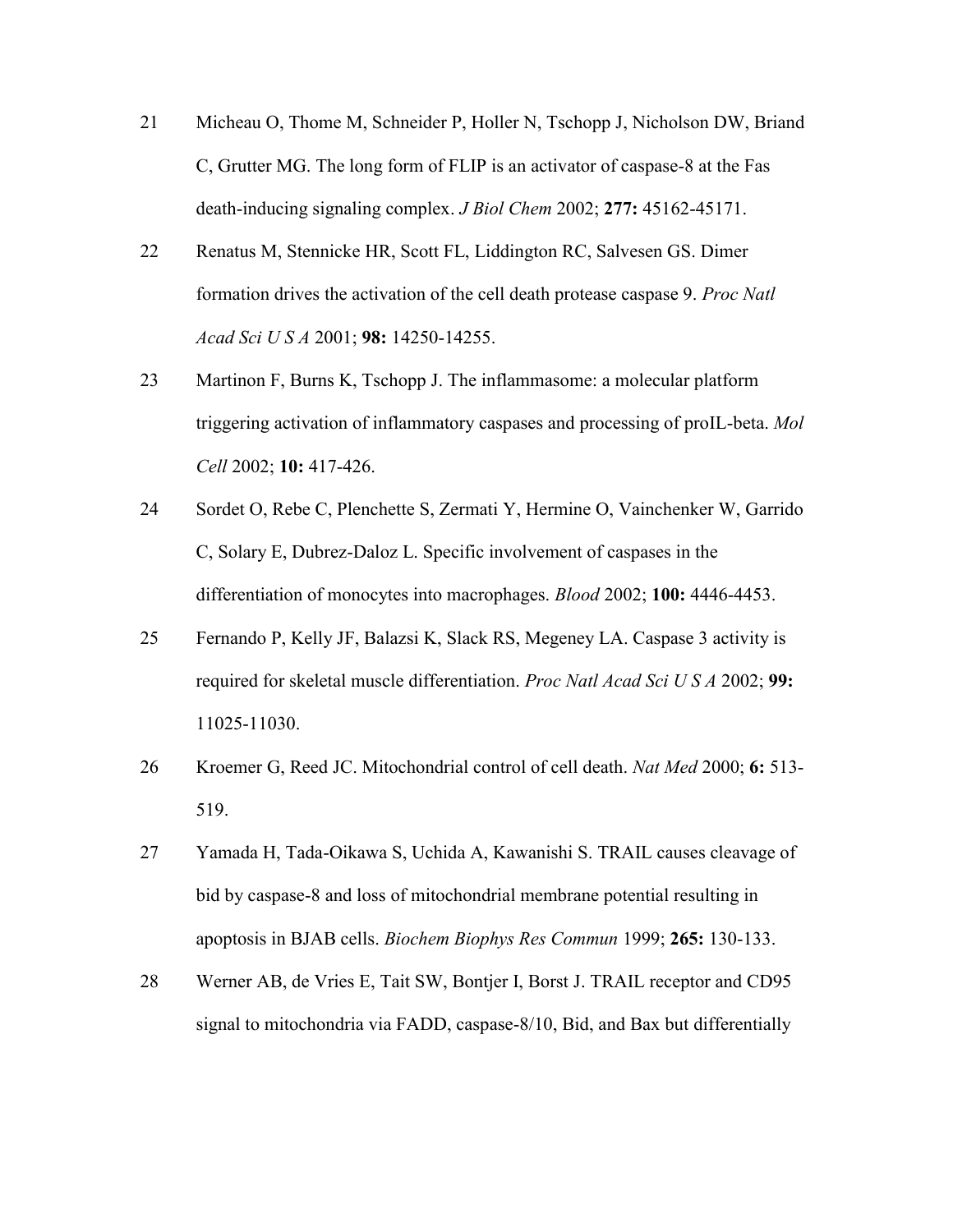regulate events downstream from truncated Bid. *J Biol Chem* 2002; **277:** 40760- 40767.

- 29 Jurgensmeier JM, Xie Z, Deveraux Q, Ellerby L, Bredesen D, Reed JC. Bax directly induces release of cytochrome c from isolated mitochondria. *Proc Natl Acad Sci U S A* 1998; **95:** 4997-5002.
- 30 Kandasamy K, Srinivasula SM, Alnemri ES, Thompson CB, Korsmeyer SJ, Bryant JL, Srivastava RK. Involvement of proapoptotic molecules Bax and Bak in tumor necrosis factor-related apoptosis-inducing ligand (TRAIL)-induced mitochondrial disruption and apoptosis: differential regulation of cytochrome c and Smac/DIABLO release. *Cancer Res* 2003; **63:** 1712-1721.
- 31 Roucou X, Montessuit S, Antonsson B, Martinou JC. Bax oligomerization in mitochondrial membranes requires tBid (caspase-8-cleaved Bid) and a mitochondrial protein. *Biochem J* 2002; **368:** 915-921.
- 32 Huang Y, Rich RL, Myszka DG, Wu H. Requirement of both the second and third BIR domains for the relief of X-linked inhibitor of apoptosis protein (XIAP) mediated caspase inhibition by Smac. *J Biol Chem* 2003; **278:** 49517-49522.
- 33 Du C, Fang M, Li Y, Li L, Wang X. Smac, a mitochondrial protein that promotes cytochrome c-dependent caspase activation by eliminating IAP inhibition. *Cell* 2000; **102:** 33-42.
- 34 Hegde R, Srinivasula SM, Zhang Z, Wassell R, Mukattash R, Cilenti L, DuBois G, Lazebnik Y, Zervos AS, Fernandes-Alnemri T, Alnemri ES. Identification of Omi/HtrA2 as a mitochondrial apoptotic serine protease that disrupts inhibitor of apoptosis protein-caspase interaction. *J Biol Chem* 2002; **277:** 432-438.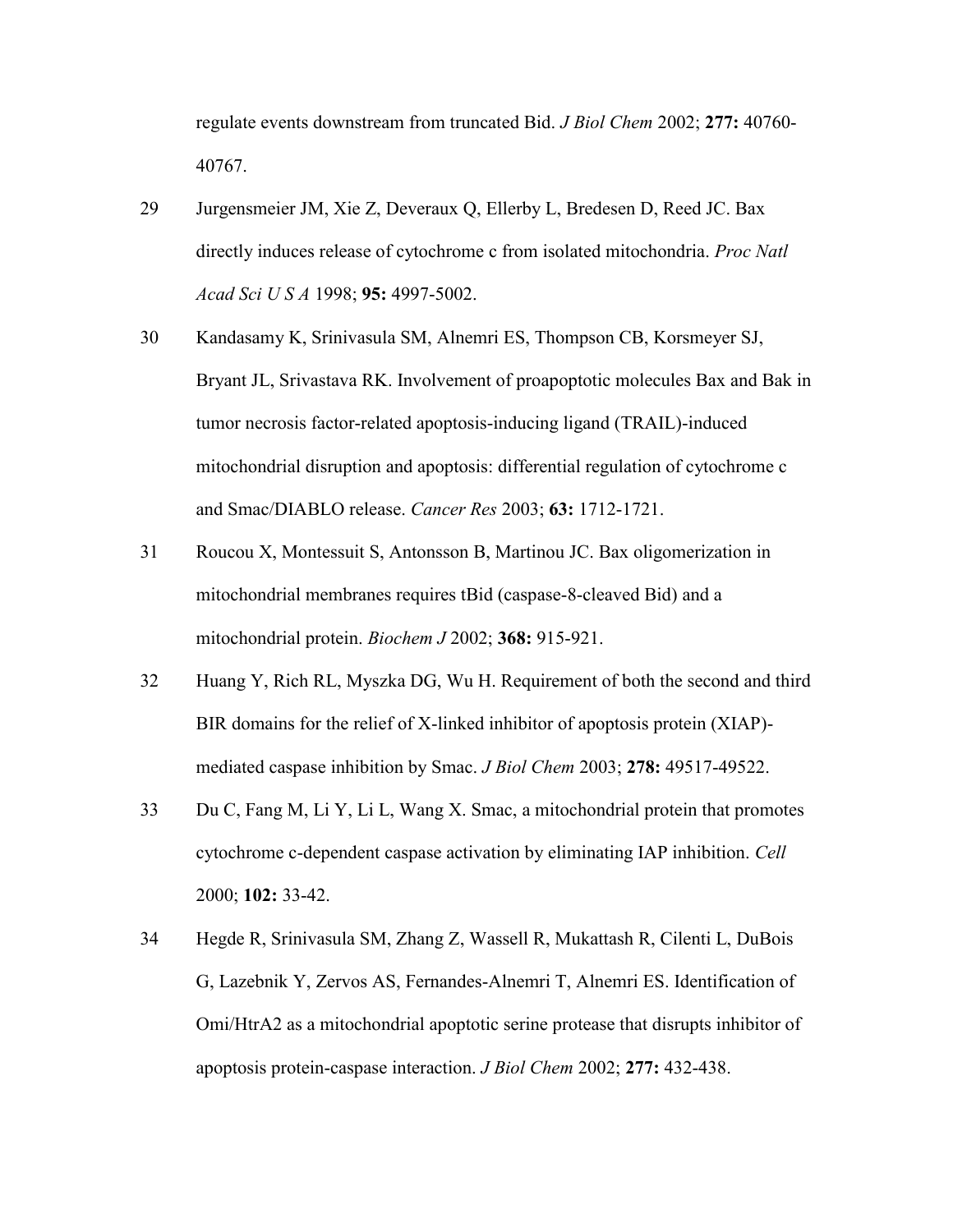- 35 Hegde R, Srinivasula SM, Datta P, Madesh M, Wassell R, Zhang Z, Cheong N, Nejmeh J, Fernandes-Alnemri T, Hoshino S, Alnemri ES. The polypeptide chainreleasing factor GSPT1/eRF3 is proteolytically processed into an IAP-binding protein. *J Biol Chem* 2003; **278:** 38699-38706.
- 36 Martins LM, Iaccarino I, Tenev T, Gschmeissner S, Totty NF, Lemoine NR, Savopoulos J, Gray CW, Creasy CL, Dingwall C, Downward J. The serine protease Omi/HtrA2 regulates apoptosis by binding XIAP through a reaper-like motif. *J Biol Chem* 2002; **277:** 439-444.
- 37 Hasenjager A, Gillissen B, Muller A, Normand G, Hemmati PG, Schuler M, Dorken B, Daniel PT. Smac induces cytochrome c release and apoptosis independently from Bax/Bcl-x(L) in a strictly caspase-3-dependent manner in human carcinoma cells. *Oncogene* 2004; **23:** 4523-4535.
- 38 Suzuki Y, Nakabayashi Y, Takahashi R. Ubiquitin-protein ligase activity of Xlinked inhibitor of apoptosis protein promotes proteasomal degradation of caspase-3 and enhances its anti-apoptotic effect in Fas-induced cell death. *Proc Natl Acad Sci U S A* 2001; **98:** 8662-8667.
- 39 Creagh EM, Murphy BM, Duriez PJ, Duckett CS, Martin SJ. Smac/Diablo antagonizes Ubiquitin ligase activity of inhibitor of apoptosis proteins. *J Biol Chem* 2004.
- 40 Chen L, Smith L, Wang Z, Smith JB. Preservation of caspase-3 subunits from degradation contributes to apoptosis evoked by lactacystin: any single lysine or lysine pair of the small subunit is sufficient for ubiquitination. *Mol Pharmacol* 2003; **64:** 334-345.